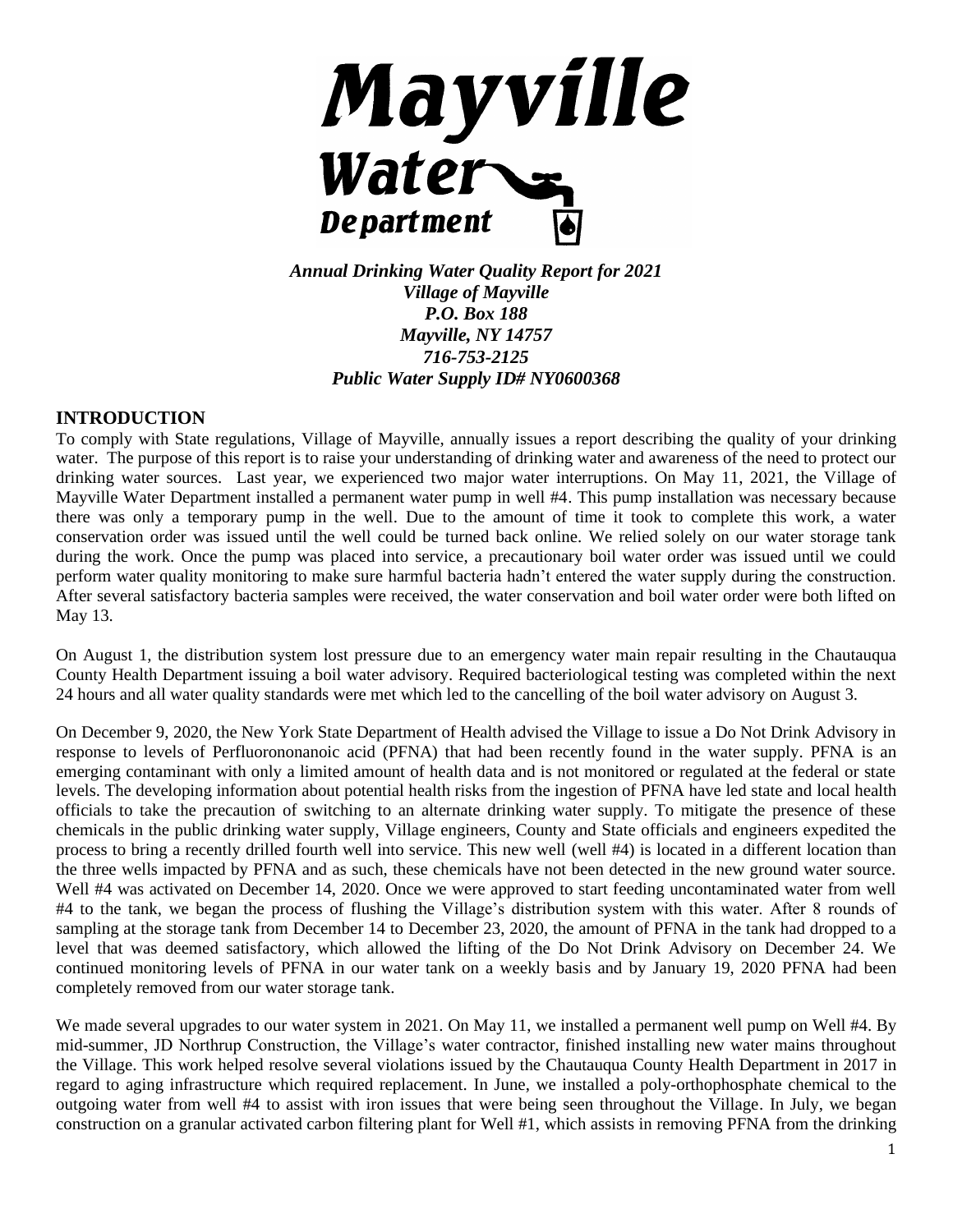water. This new filtering plant was approved to be put into service on July 17. Extensive contaminant monitoring has been performed on this new filter plant and we are proud to say that no PFNA has been detected in the finished drinking water since it was installed.

This report provides an overview of last year's water quality. Included are details about where your water comes from, what it contains, and how it compares to State standards. If you have any questions about this report or concerning your drinking water, please contact John Buxton, Public Works Superintendent, at (716)753-2013 or mayvilledpw@netsync.net. We want you to be informed about your drinking water. If you want to learn more, please attend any of our regularly scheduled village board meetings. The meetings are held at 7:00 PM on the 2nd Tuesday of every month, at the Carlson Community Center located at Lakeside Park – 50 West Lake Road in Mayville.

## **WHERE DOES OUR WATER COME FROM?**

In general, the sources of drinking water (both tap water and bottled water) include rivers, lakes, streams, ponds, reservoirs, springs, and wells. As water travels over the surface of the land or through the ground, it dissolves naturallyoccurring minerals, and in some cases radioactive material and can pick up substances resulting from the presence of animals or from human activities. Contaminants that may be present in source water include: microbial contaminants; inorganic contaminants; pesticides and herbicides; organic chemical contaminants; and radioactive contaminants. In order to ensure that tap water is safe to drink, the State and the EPA prescribe regulations which limit the amount of certain contaminants in water provided by public water systems. The State Health Department's and the FDA's regulations establish limits for contaminants in bottled water which must provide the same protection for public health.

Our water system serves about 1,856 people and several small businesses through 788 service connections. The Village of Mayville water system has four artesian production wells with pumps. Two are currently active. Chlorine is added to the water to meet all N.Y.S. codes. The Village of Mayville has four licensed water operators; Daniel Engdahl (grades IIB, C and D), Timothy Johnson (grades IIB and D), Shawn Ecklund (grade C and D) and Samuel Ambrose (grade D).

The NYS DOH has completed a source water assessment for this system, based on available information. Possible and actual threats to this drinking water source were evaluated. The state source water assessment includes a susceptibility rating based on the risk posed by each potential source of contamination and how easily contaminants can move through the subsurface to the wells. The susceptibility rating is an estimate of the potential for contamination of the source water, it does not mean that the water delivered to consumers is or will become contaminated. While nitrates and other inorganic contaminants were detected in our water, it should be noted that all drinking water, including bottled drinking water, may be reasonably expected to contain at least small amounts of some contaminants from natural sources. The presence of contaminants does not necessarily indicate that the water poses a health risk. See section "Are there contaminants in our drinking water?" for a list of the contaminants that have been detected.

As mentioned before, our water is derived from 3 drilled wells  $& 1$  dug well. The source water assessment has rated these wells as having a medium susceptibility to enteric viruses, salts, sulfates, petroleum products, and other industrial solvents. These ratings are primarily due to the close proximity of oil and gas wells and homes in the area. While our wells draw water from a confined aquifer (an aquifer bounded above and below by geology that restricts the passage of ground water), the aquifer recharge area (the section of land that receives precipitation and allows it to infiltrate into the aquifer) is considered vulnerable to potential sources of contamination.

## **ARE THERE CONTAMINANTS IN OUR DRINKING WATER?**

As the State regulations require, we routinely test your drinking water for numerous contaminants. These contaminants include: total coliform, inorganic compounds, nitrate, nitrite, lead and copper, volatile organic compounds, and synthetic organic compounds. The table presented below depicts which compounds were detected in your drinking water. The State allows us to test for some contaminants less than once per year because the concentrations of these contaminants do not change frequently. Some of our data, though representative, are more than one year old.

It should be noted that all drinking water, including bottled drinking water, may be reasonably expected to contain at least small amounts of some contaminants. The presence of contaminants does not necessarily indicate that water poses a health risk. More information about contaminants and potential health effects can be obtained by calling the EPA's Safe Drinking Water Hotline (800-426-4791) or the Chautauqua County Health Department at 716-753-4481.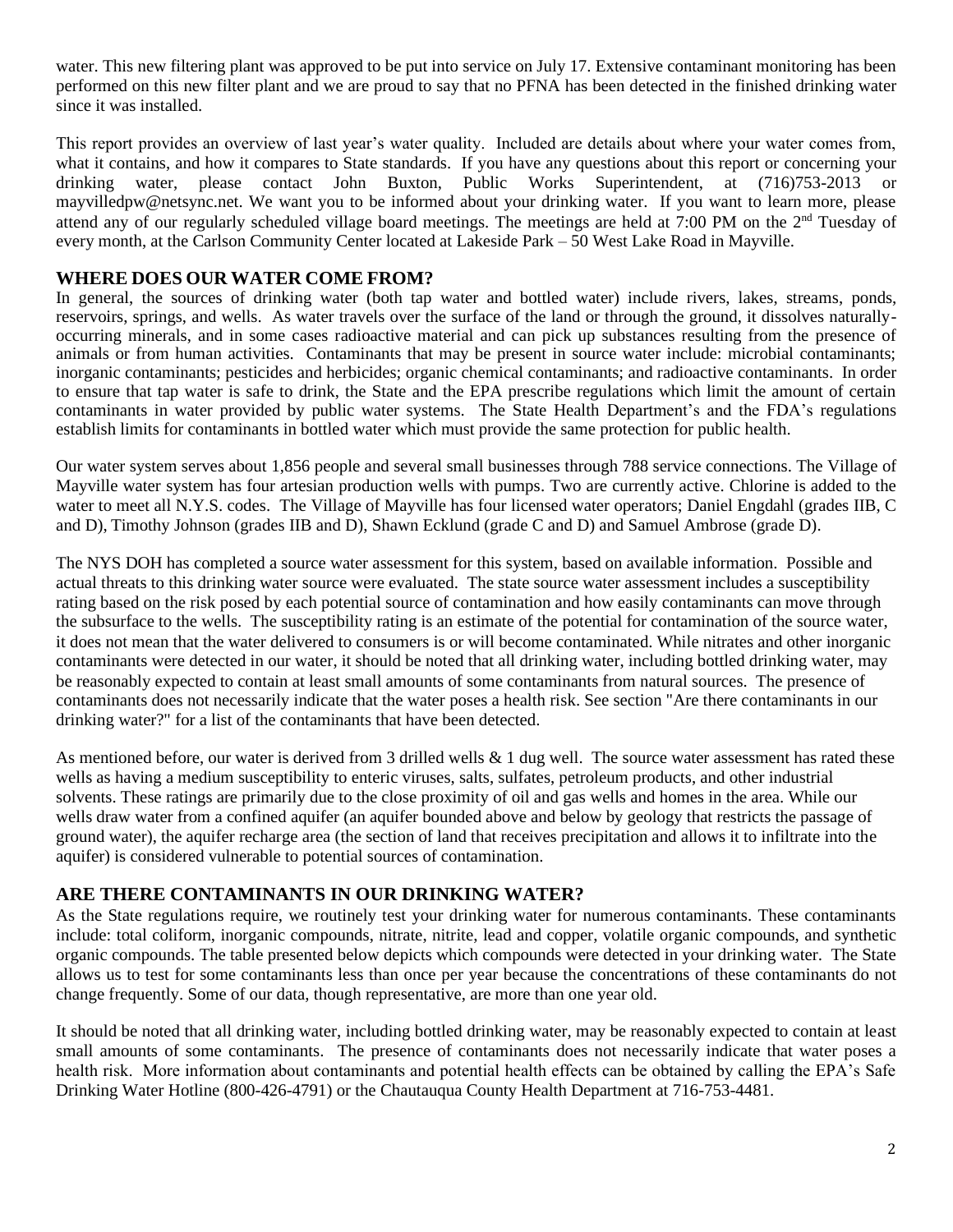| <b>Table of Detected Contaminants</b>          |                  |                              |                                      |                        |                                                   |                |                                                                                                                                                    |  |  |  |  |  |
|------------------------------------------------|------------------|------------------------------|--------------------------------------|------------------------|---------------------------------------------------|----------------|----------------------------------------------------------------------------------------------------------------------------------------------------|--|--|--|--|--|
| Contaminant                                    | <b>Violation</b> | Date of<br><b>Sample</b>     | Level<br><b>Detected</b>             | Unit<br><b>Measure</b> | <b>Regulatory MCLG</b><br>Limit                   |                | <b>Likely Source of Contamination</b>                                                                                                              |  |  |  |  |  |
|                                                |                  |                              |                                      | -ment                  | (MCL, AL,<br>LHAL)                                |                |                                                                                                                                                    |  |  |  |  |  |
| <b>INORGANIC CONTAMINANTS</b>                  |                  |                              |                                      |                        |                                                   |                |                                                                                                                                                    |  |  |  |  |  |
| Nitrate<br>(Well #1)                           | No               | 8/18/21                      | 1.02                                 | mg/l                   | 10(MCL)                                           | 10             | Runoff from fertilizer use: Leaching from septic<br>tanks, sewage: Erosion of natural deposits                                                     |  |  |  |  |  |
| Nitrate<br>(Well $#2)$                         | <b>No</b>        | 8/19/20                      | 1.4                                  | mg/l                   | 10(MCL)                                           | 10             | Runoff from fertilizer use: Leaching from septic<br>tanks, sewage: Erosion of natural deposits                                                     |  |  |  |  |  |
| Nitrate<br>(Well #3)                           | No               | 8/19/20                      | 1.2                                  | mg/l                   | 10(MCL)                                           | 10             | Runoff from fertilizer use: Leaching from septic<br>tanks, sewage: Erosion of natural deposits                                                     |  |  |  |  |  |
| Lead(1)                                        | <b>No</b>        | 6/15/21<br>&<br>6/22/21      | 5.0<br>Range=<br>ND-15.4             | ug/l                   | 15 (AL)                                           | 0              | Corrosion of household plumbing systems; Erosion<br>of natural deposits.                                                                           |  |  |  |  |  |
| Copper(2)                                      | <b>No</b>        | 9/25/19                      | 0.0773<br>Range=<br>0.012-0.104      | mg/l                   | $1.3$ (AL)                                        | 1.3            | Corrosion of household plumbing systems; Erosion<br>of natural deposits; leaching from wood<br>preservatives.                                      |  |  |  |  |  |
| Lead(3)                                        | <b>No</b>        | 12/15/21                     | 2.8<br>Range=<br>ND-12.4             | ug/l                   | $15$ (AL)                                         | $\mathbf 0$    | Corrosion of household plumbing systems; Erosion<br>of natural deposits.                                                                           |  |  |  |  |  |
| Copper(4)                                      | No               | 12/15/21                     | 0.328<br>Range=<br>0.025-0.505       | mg/l                   | $1.3$ (AL)                                        | 1.3            | Corrosion of household plumbing systems; Erosion<br>of natural deposits; leaching from wood<br>preservatives.                                      |  |  |  |  |  |
| <b>Barium</b><br>(Well $#1$ )                  | No               | 9/20/21                      | 0.181                                | mg/l                   | 2(MCL)                                            | $\overline{c}$ | Discharge of drilling wastes; Discharge from metal<br>refineries; Erosion of natural deposits.                                                     |  |  |  |  |  |
| Barium<br>(Well $#3$ )                         | No               | 2/21/18                      | 0.16                                 | mg/l                   | 2(MCL)                                            | $\overline{2}$ | Discharge of drilling wastes; Discharge from metal<br>refineries; Erosion of natural deposits.                                                     |  |  |  |  |  |
| Arsenic<br>(Well $#4$ )                        | No               | 9/26/19                      | 0.7                                  | ug/l                   | 10 (MCL)                                          | N/A            | Erosion of natural deposits; Runoff from orchards;<br>Runoff from glass and electronics production<br>wastes.                                      |  |  |  |  |  |
| Barium<br>(Well $#4$ )                         | <b>No</b>        | 6/7/21                       | 0.117                                | mg/l                   | 2(MCL)                                            | $\overline{2}$ | Discharge of drilling wastes; Discharge from metal<br>refineries; Erosion of natural deposits.                                                     |  |  |  |  |  |
| Iron<br>(Well #4)                              | Yes              | 4/28/21                      | 380                                  | ug/l                   | 300 (MCL)                                         | N/A            | Naturally occurring.                                                                                                                               |  |  |  |  |  |
| Manganese<br>(Well $#4$ )                      | No               | 4/28/21                      | 48                                   | ug/l                   | 300 (MCL)                                         | N/A            | Naturally occurring; Indicative of landfill<br>contamination.                                                                                      |  |  |  |  |  |
| Nickel<br>(Well $#4$ )                         | No               | 9/26/19                      | 0.6                                  | ug/l                   | N/A                                               | N/A            | Enters groundwater and surface water by<br>dissolution of rocks and soils, from atmospheric<br>fallout, biological decays and from waste disposal. |  |  |  |  |  |
| $\overline{\text{S}}$ odium(5)<br>(Well $#4$ ) | <b>No</b>        | 9/26/19                      | 15.7                                 | mg/l                   | <b>No</b><br>designated<br>limits-see<br>footnote | N/A            | Naturally occurring; road salt; Water softeners;<br>Animal waste.                                                                                  |  |  |  |  |  |
| Fluoride<br>(Well $#4$ )                       | No               | 9/26/19                      | 0.06                                 | mg/l                   | 2.2(MCL)                                          | N/A            | Erosion of natural deposits; Water additive that<br>promotes strong teeth; Discharge from fertilizer and<br>aluminum factories.                    |  |  |  |  |  |
| <b>RADIOLOGICAL</b>                            |                  |                              |                                      |                        |                                                   |                |                                                                                                                                                    |  |  |  |  |  |
| Gross Beta(6)<br>(Blended Wells<br>182)        | No               | 8/9/16                       | 1.1                                  | pCi/L                  | 50(MCL)                                           | 0              | Decay of natural deposits and man-made<br>emissions.                                                                                               |  |  |  |  |  |
| <b>Gross Alpha</b><br>(Well $#4$ )             | No               | 2/17/21<br>6/18/21<br>9/6/21 | Avg.=0.785<br>Range=<br>0.618-0.869  | pCi/L                  | 15(MCL)                                           | $\mathbf 0$    | Erosion of natural deposits.                                                                                                                       |  |  |  |  |  |
| Gross Beta<br>(Well $#4$ )                     | No               | 9/26/19                      | 0.762                                | pCi/L                  | 50(MCL)                                           | $\overline{0}$ | Decay of natural deposits and man-made<br>emissions.                                                                                               |  |  |  |  |  |
| Radium-226<br>(Well #4)                        | No               | 2/17/21<br>6/18/21<br>9/6/21 | Avg.=0.09<br>Range=<br>0.055-0.17    | pCi/L                  | 5(MCL)                                            | N/A            | Erosion of natural deposits.                                                                                                                       |  |  |  |  |  |
| Radium-228<br>(Well $#4$ )                     | No               | 2/17/21<br>6/18/21<br>9/6/21 | $Avg.=0.19$<br>Range=<br>0.073-0.252 | pCi/L                  | 5(MCL)                                            | N/A            | Erosion of natural deposits.                                                                                                                       |  |  |  |  |  |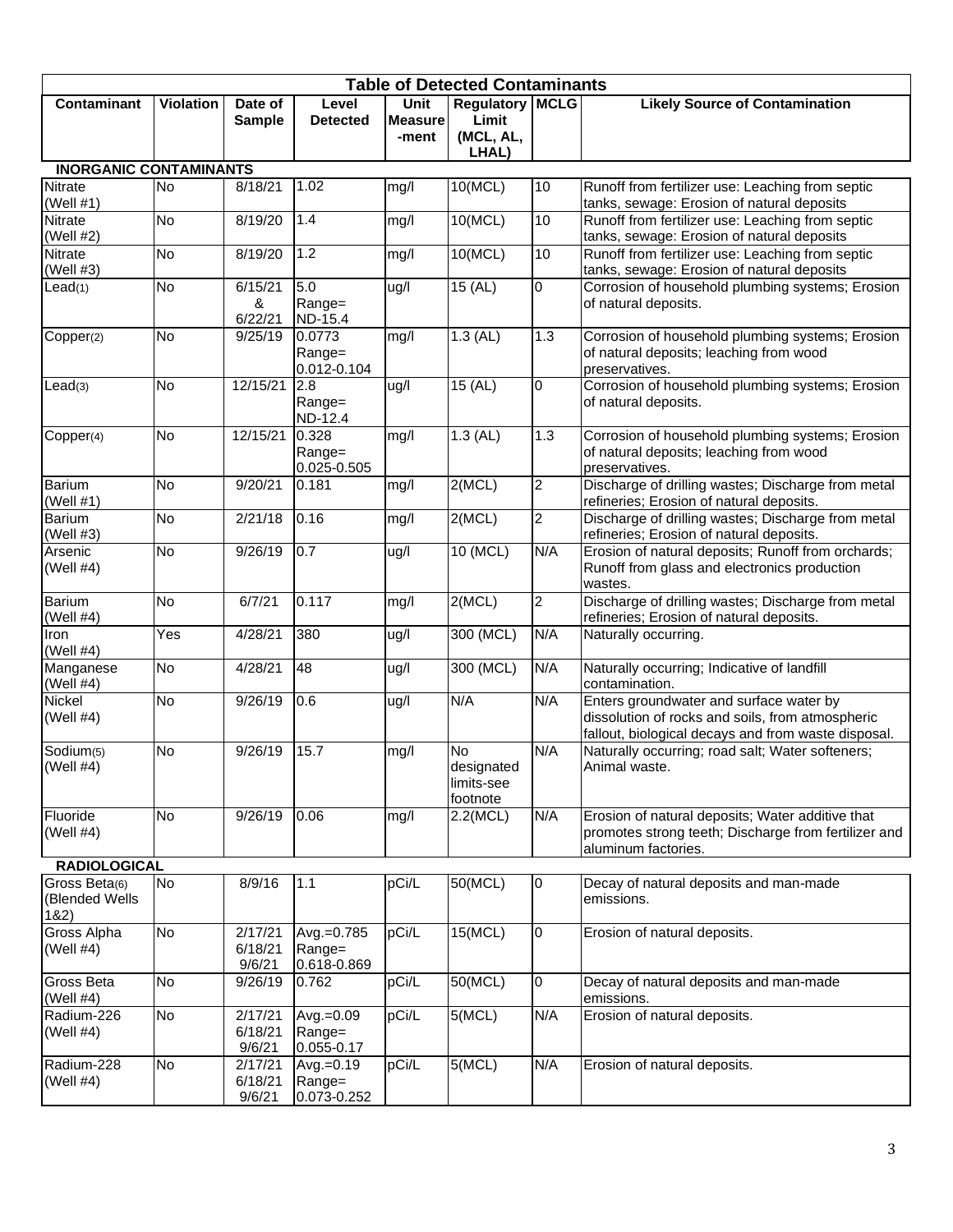| <b>VOLATILE ORGANIC CONTAMINANTS</b>                 |           |                 |                                     |      |          |                |                                                                                                                                                                                                                                                                                                     |  |  |  |  |
|------------------------------------------------------|-----------|-----------------|-------------------------------------|------|----------|----------------|-----------------------------------------------------------------------------------------------------------------------------------------------------------------------------------------------------------------------------------------------------------------------------------------------------|--|--|--|--|
| Bromomethane<br>(Well $#4$ )                         | <b>No</b> | 9/26/19         | 0.46                                | ug/l | 5 (MCL)  | N/A            | Used to kill a variety of pests; used to make other<br>chemicals or as a solvent to get oil out of nuts,<br>seeds, and wool.                                                                                                                                                                        |  |  |  |  |
| SYNTHETIC ORGANIC CONTAMINANTS                       |           |                 |                                     |      |          |                |                                                                                                                                                                                                                                                                                                     |  |  |  |  |
| $Bis(2-$<br>Ethylhexyl)phtha<br>late<br>(Well $#4$ ) | <b>No</b> | 9/26/19         | 0.12                                | ug/l | 6 (MCL)  | $\overline{0}$ | Used in plastic products such as polyvinyl chloride,<br>plastic toys, vinyl upholstery, adhesives and coatings.<br>Compound likely to be released to the environment<br>during production and waste disposal of these products.<br>Also used in inks, pesticides, cosmetics and vacuum<br>pump oil. |  |  |  |  |
| Diquat (Well #4)                                     | <b>No</b> | 9/26/19         | 0.28                                | ug/l | 20 (MCL) | 20             | Runoff from herbicide use.                                                                                                                                                                                                                                                                          |  |  |  |  |
| <b>STAGE 2 DISINFECTION BYPRODUCTS (Mill Street)</b> |           |                 |                                     |      |          |                |                                                                                                                                                                                                                                                                                                     |  |  |  |  |
| Total<br>Trihalomethanes                             | <b>No</b> | 8/25/21         | 17.2                                | ug/l | 80 (MCL) | N/A            | By-product of drinking water chlorination needed to<br>kill harmful organisms. TTHMS are formed when<br>source water contains large amounts of organic<br>matter.                                                                                                                                   |  |  |  |  |
| Haloacetic Acids No                                  |           | 8/25/21         | 2.3                                 | ug/l | 60 (MCL) | N/A            | By-products of drinking water chlorination.                                                                                                                                                                                                                                                         |  |  |  |  |
| <b>STAGE 2 DISINFECTION BYPRODUCTS (S. Erie St.)</b> |           |                 |                                     |      |          |                |                                                                                                                                                                                                                                                                                                     |  |  |  |  |
| Total<br>Trihalomethanes                             | <b>No</b> | 8/19/20         | 14.6                                | ug/l | 80 (MCL) | N/A            | By-product of drinking water chlorination needed to<br>kill harmful organisms. TTHMS are formed when<br>source water contains large amounts of organic<br>matter.                                                                                                                                   |  |  |  |  |
| Haloacetic Acids No                                  |           | 8/19/20         | 2.1                                 | ug/l | 60 (MCL) | N/A            | By-products of drinking water chlorination.                                                                                                                                                                                                                                                         |  |  |  |  |
| <b>DISINFECTANTS</b>                                 |           |                 |                                     |      |          |                |                                                                                                                                                                                                                                                                                                     |  |  |  |  |
| Chlorine<br>Residual (Well<br>#1 Entry Point)        | <b>No</b> | Daily<br>(2021) | $Avg.=0.74$<br>Range=<br>0.60-0.93  | mg/l | 4(MCL)   | N/A            | Water additive used to control microbes.                                                                                                                                                                                                                                                            |  |  |  |  |
| Chlorine<br><b>Residual (Well</b><br>#4 Entry Point) | <b>No</b> | Daily<br>(2021) | Avg.= $0.74$<br>Range=<br>0.53-0.93 | mg/l | 4(MCL)   | N/A            | Water additive used to control microbes                                                                                                                                                                                                                                                             |  |  |  |  |

#### **Notes:**

1 – The level presented represents the 90<sup>th</sup> percentile of the 20 sites tested. A percentile is a value on a scale of 100 that indicates the percent of a distribution that is equal to or below it. The 90<sup>th</sup> percentile is equal to or greater than 90% of the lead values detected at your water system. In this case, 20 lead samples were collected at your water system and the 90<sup>th</sup> percentile value was calculated to be the third highest result which was 5.0 ug/l. The action level for lead was exceeded at one of the sites tested.

2 – The level presented represents the 90<sup>th</sup> percentile of the 20 sites tested. A percentile is a value on a scale of 100 that indicates the percent of a distribution that is equal to or below it. The 90<sup>th</sup> percentile is equal to or greater than 90% of the copper values detected at your water system. In this case, 20 copper samples were collected at your water system and the 90<sup>th</sup> percentile value was calculated to be the third highest result which was 0.0773 mg/l. The action level for copper was not exceeded at any of the sites tested.

**3** – The level presented represents the 90<sup>th</sup> percentile of the 20 sites tested. A percentile is a value on a scale of 100 that indicates the percent of a distribution that is equal to or below it. The 90<sup>th</sup> percentile is equal to or greater than 90% of the lead values detected at your water system. In this case, 20 lead samples were collected at your water system and the 90<sup>th</sup> percentile value was calculated to be the third highest result which was 2.8 ug/l. The action level for lead was not exceeded at any of the sites tested.

**4** – The level presented represents the 90<sup>th</sup> percentile of the 20 sites tested. A percentile is a value on a scale of 100 that indicates the percent of a distribution that is equal to or below it. The 90<sup>th</sup> percentile is equal to or greater than 90% of the copper values detected at your water system. In this case, 20 copper samples were collected at your water system and the 90<sup>th</sup> percentile value was calculated to be the third highest result which was 0.328 mg/l. The action level for copper was not exceeded at any of the sites tested.

**5** – Water containing more than 20 mg/l of sodium should not be used for drinking by people on severely restricted sodium diets. Water containing more than 270 mg/l of sodium should not be used for drinking by people on moderately restricted sodium diets.

**6** – The NYSDOH considers 50 pCi/l to be the level of concern for beta particles.

#### **Definitions:**

*Maximum Contaminant Level* (MCL): The highest level of a contaminant that is allowed in drinking water. MCLs are set as close to the MCLGs as feasible.

*Maximum Contaminant Level Goal* (MCLG): The level of a contaminant in drinking water below which there is no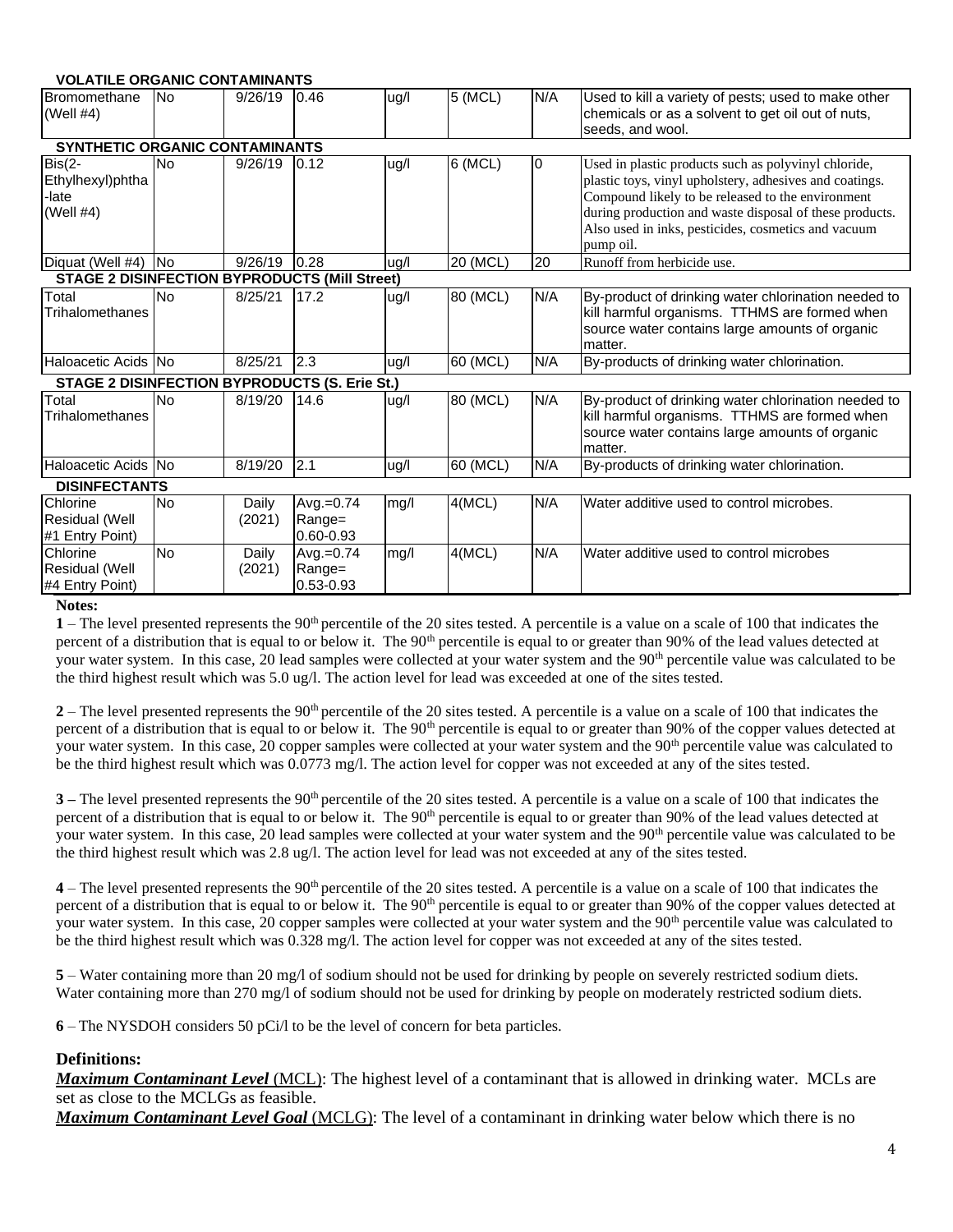known or expected risk to health. MCLGs allow for a margin of safety.

*Maximum Residual Disinfectant Level* (MRDL): The highest level of a disinfectant that is allowed in drinking water. There is convincing evidence that addition of a disinfectant is necessary for control of microbial contaminants.

*Maximum Residual Disinfectant Level Goal* (MRDLG): The level of a drinking water disinfectant below which there is no known or expected risk to health. MRDLGs do not reflect the benefits of the use of disinfectants to control microbial contamination.

*Action Level* (AL): The concentration of a contaminant which, if exceeded, triggers treatment or other requirements which a water system must follow.

*Non-Detects* (ND): Laboratory analysis indicates that the constituent is not present.

*Milligrams per liter* (mg/l): Corresponds to one part of liquid in one million parts of liquid (parts per million - ppm). *Micrograms per liter* (ug/l): Corresponds to one part of liquid in one billion parts of liquid (parts per billion - ppb). *Nanograms per liter* (ng/l): Corresponds to one part of liquid in one trillion parts of liquid (parts per trillion - ppt). *Picocuries per liter* (pCi/L): A measure of the radioactivity in water.

# **WHAT DOES THIS INFORMATION MEAN?**

As you can see by the table, Well #4 exceeded the MCL for iron in 2021. The iron levels in the table are believed to correlate with the discolored water issues that were seen throughout the Village in 2021. Iron is essential for maintaining good health. However, too much iron can cause adverse health effects. Drinking water with very large amounts of iron can cause nausea, vomiting, diarrhea, constipation, and stomach pain. These effects usually diminish once the elevated iron exposure is stopped. A small number of people have a condition called hemochromatosis, in which the body absorbs and stores too much iron. People with hemochromatosis may be at greater risk for health effects resulting from too much iron in the body (sometimes called "iron overload") and should be aware of their overall iron intake. The New York State standard for iron in drinking water is 0.3 milligrams per liter, and is based on iron's effects on the taste, odor, and color of the water. In June, we will be adding a poly-orthophosphate chemical to the outgoing water from well #4. This will help control the rusty colored water situation.

Also in 2019 during initial well testing on well #4, we detected bromomethane, bis(2-Ethylhexyl)phthalate, and Diquat from Well #4. As you can see in the above table, these three contaminants were all below the designated MCL's. Bromomethane and bis(2-Ethylhexyl)phthalate were both detected in the field blank associated with the sample, therefore the results for these two contaminants are in question. During routing monitoring in 2021, none of these contaminants were detected.

We have learned through our testing that some contaminants have been detected; however, other than iron, these contaminants were detected below the level allowed by the State. Lead and copper were detected within the system and of the 20 samples collected, one was found exceeding the action level for lead. We are required to present the following information on Lead in drinking water:

If present, elevated levels of lead can cause serious health problems, especially for pregnant women, infants, and young children. It is possible that lead levels at your home may be higher than at other homes in the community as a result of materials used in your home's plumbing. The Village of Mayville is responsible for providing high quality drinking water, but cannot control the variety of materials used in plumbing components. When your water has been sitting for several hours, you can minimize the potential for lead exposure by flushing your tap for 30 seconds to 2 minutes before using water for drinking or cooking. If you are concerned about lead in your water, you may wish to have your water tested. Information on lead in drinking water, testing methods, and steps you can take to minimize exposure is available from the **Safe Drinking Water Hotline (1-800-426-4791) or at http:www.epa.gov/safewater/lead.**

The NYSDOH has a free lead testing program – for more information go to: [https://www.health.ny.gov/environmental/water/drinking/lead/free\\_lead\\_testing\\_pilot\\_program](https://www.health.ny.gov/environmental/water/drinking/lead/free_lead_testing_pilot_program)

On August 26, 2020, Public Water Supplies in New York State were required to begin monitoring for Per- and polyfluoroalkyl substances (PFAS). These substances include Perfluorooctanoic acid (PFOA), Perfluorooctane sulfonate (PFOS), and 1,4-Dioxane. To this date, we have not had detected PFOA, PFOS, or 1,4-Dioxane over the MCL. We will continue to closely monitor for these compounds in 2022 and beyond.

# **IS OUR WATER SYSTEM MEETING OTHER RULES THAT GOVERN OPERATIONS?**

We are required to monitor your drinking water for specific contaminants on a regular basis. Results of regular